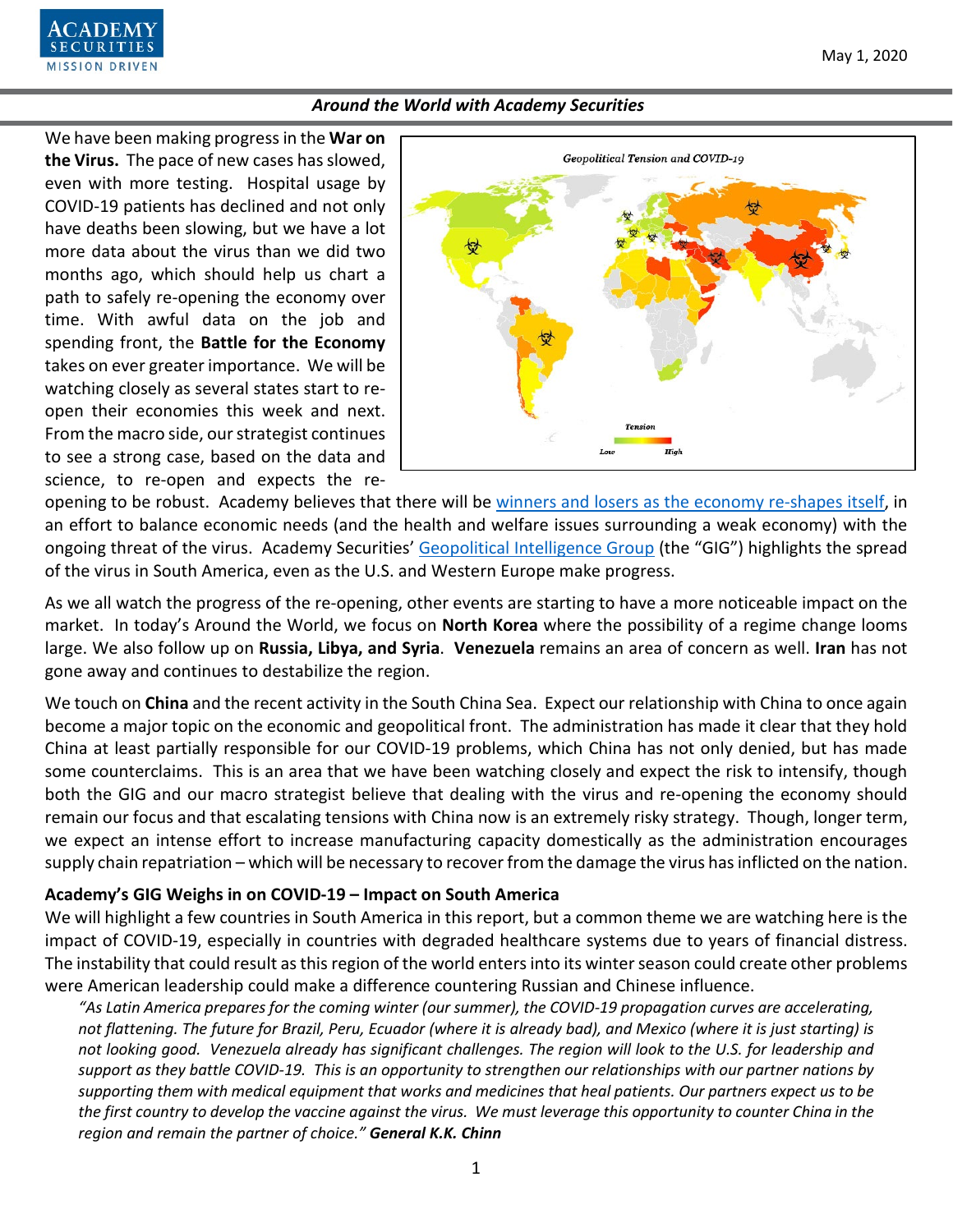

## **Front and Center – North Korea**

In our most recent [SITREP,](https://www.academysecurities.com/kim-jong-un-health-concerns-and-implications-for-north-korea/) Academy GIG members General Marks, who spent a portion of his career as the senior intelligence officer on the Korean Peninsula, and General Stewart, who was the former Director of the Defense Intelligence Agency, weighed in on what a change of control in North Korea could mean for the region. The bottom line is that we believe Kim is likely in a distressed state, but we are unsure if he is improving or declining at this time. Succession is a real issue here, but the security of the nuclear weapons and control of the Army lie with the Korean Workers' Party. The KWP is loyal to the Kim family and it will remain so, even after a potential transition of power. Short of South Korea trying to unify the country,



China is not likely going to play a major role in the transition, but will have to deal with the potential flow of refugees across its border. The U.S. would position additional forces in the region to reassure its allies that it is there to help maintain stability. Our GIG will continue to monitor this situation closely.

*"Discussions about Kim's health can best be described as a cacophony of conjecture until an official North Korean announcement is made. Essentially, there are three things we should be watching: plans for the transition of power, whether it's imminent or years down the road, accelerated nuclear development and changes in military activity, and Seoul's official assessment of what's occurring. Albeit counter-intuitive, the North Korean regime's stability is key during any transition. The North Korean regime adheres to predictable patterns. Currently, those patterns are being broken. We should be curious regardless of Seoul's "pay no attention to that man behind the curtain" and "everything's fine" pronouncements. With its nukes, arsenal of missiles, large Army with thousands of rockets and artillery within range of Seoul, and a "distressed" (i.e., starving) population, stability is everything right now." General Spider Marks*

*"No change to the three prevailing possibilities – Kim is dead / incapacitated, he has COVID-19, or he doesn't want to get COVID-19 and he is isolating so he can remain healthy. Assuming he is healthy or even with COVID-19, he must be enjoying the attention and focus on his whereabouts, as it keeps North Korea and Kim on the global stage and reinforces their significance as a regional player." General K.K. Chinn*

*"The rumors and reporting continue that North Korean leader Kim Jong Un is incapacitated or dead from heart complications or he is isolating himself to avoid contracting COVID-19. The larger questions are who would be his successor and what does the current situation mean for the region? For the first time in the 72-year history of the Kim regime, there is no clear successor. The Kim regime has continued to isolate itself by seeking nuclear weapons as the sole means for protecting the regime. This approach has seen China, South Korea, and Japan grow in prosperity in the region while North Korea remains an isolated and poverty-stricken country. Their rabid and insane approach in developing nuclear weapons at the expense and isolation of their people continues to make them a threat that must be respected. While this could be as simple as Kim isolating himself on his yacht to avoid COVID-19, it could also result in unexpected change that is almost impossible to predict." General Robert Walsh*

# **Update on Russian Activity in Libya, Syria, and Venezuela – Will this Impact Putin's Future?**

As the oil price war and subsequent price collapse coupled with the growing impact of COVID-19 take its toll on Russia, we examine a few of Putin's overseas interventions. With the vote on the constitutional referendum to allow him to run and serve as president through 2036 delayed due to COVID-19, some may be questioning if these foreign campaigns, in conjunction with issues at home, may threaten Putin's political future. **General Marks does not think so and believes that the vote will take place and Putin will not be affected. General Walsh thinks that Putin miscalculated and showed some vulnerability while the oil market collapsed around him.**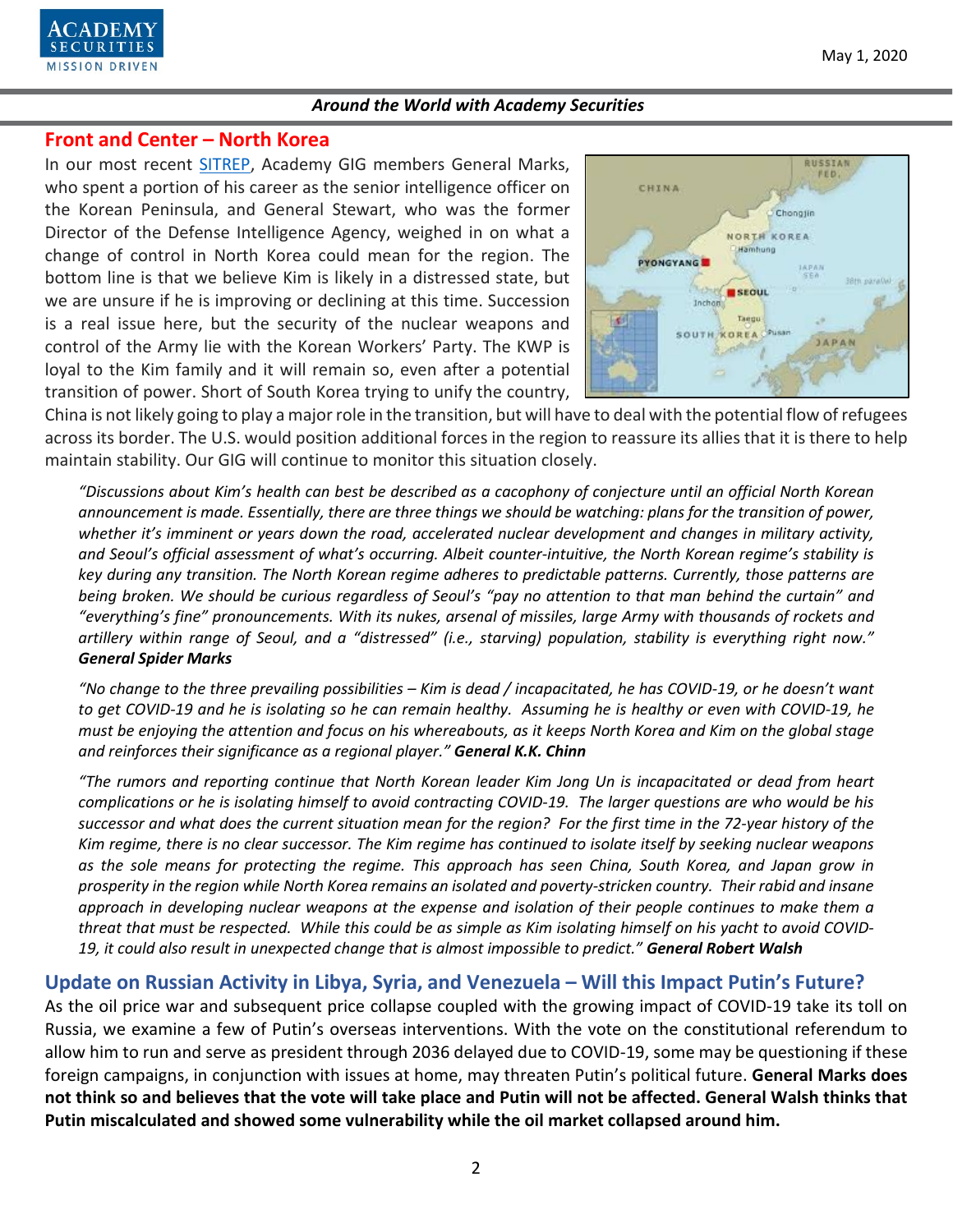#### **General Haftar Declares Himself Ruler of Libya**

**SECURITIES MISSION DRIVEN** 

As we reported in the Vying for Influence in Libya [SITREP](https://www.academysecurities.com/vying-for-influence-in-libya/) and in the last edition of [ATW,](https://www.academysecurities.com/wordpress/wp-content/uploads/2020/04/Around-the-World-with-Academy-Securities_4-15-20.pdf) our GIG has been focused on monitoring the civil war in Libya. Russia, UAE and Egypt have backed former Libyan General Haftar (LNA) in his fight against the UN recognized GNA (supported by Turkey). Recently, Haftar's forces, with the support of Russia's Wagner Group, have tried to make progress toward taking the capital of Tripoli. However, the GNA has pushed them back and taken several neighboring cities. In a desperate

attempt, General Haftar recently declared himself ruler of Libya in disregard of the 2015 agreement that tried to bring an end to the conflict. Throughout the conflict, the GNA has received support from Turkey and its drone strikes have taken its toll on Haftar's ability to continue to move towards the capital. Libya's oil/gas reserves are of keen interest to Turkey, which will have a seat at the table to decide any political solution in Libya. The real question here is how far will Russia go to support Haftar. With the Russian Wagner Group accused of using chemical weapons against the GNA in support of Haftar last week, their frustration with the situation may be growing and they do not want to be left out of any discussions regarding the future of Libya.

#### **Russian Support in Syria: Putin is Becoming Impatient with Assad**

Since the peace in the Idlib region has held since we reported on it in our March 13<sup>th</sup> edition of  $ATW$ , it is becoming clear that Putin is growing tired of his involvement in Syria. Putin is anxious to declare that Russia's involvement helped bring peace to Syria and end the decade long civil war. However, Assad is not displaying any flexibility at all in the discussions around a political settlement to end the conflict. In an apparent pressure campaign, media outlets linked to Putin's associates have published articles critical of the Assad regime. In addition, Putin's frustration reflects the broader Russian economic opportunity that is being lost in Syria as the conflict continues. However, it is clear that no one can easily replace Assad and that he will be critical to ending the war.

### **Venezuela – Pressure Increases: A Peaceful Transition of Power?**

As we discussed in our previous edition of [ATW,](https://www.academysecurities.com/wordpress/wp-content/uploads/2020/04/Around-the-World-with-Academy-Securities_4-15-20.pdf) the increased U.S. Navy and Coast Guard presence in the Caribbean and the indictment of President Maduro on narco-trafficking charges have both helped ramp up pressure on the regime. While Russia is likely not abandoning its ally, its state-controlled Rosneft Oil Company did cease operations in Venezuela and sold its assets to a subsidiary of the Russian government. This move is meant to help protect Rosneft from U.S. sanctions and also reflects the reality of the oil price collapse. However, with the U.S. goal of

Maduro stepping aside, other options have been presented including having Juan Guido step aside as well and establishing a transitional government, which would provide the stability necessary to hold free and fair elections. With the economic picture continuing to deteriorate and COVID-19 inflicting further damage on an already strained healthcare system, change may come sooner rather than later in Venezuela.

3



**COLOMBIA** 

**Caracas** 

**VENEZUELA** 



**Atlantic** 

Ocean

**GUYANA** 

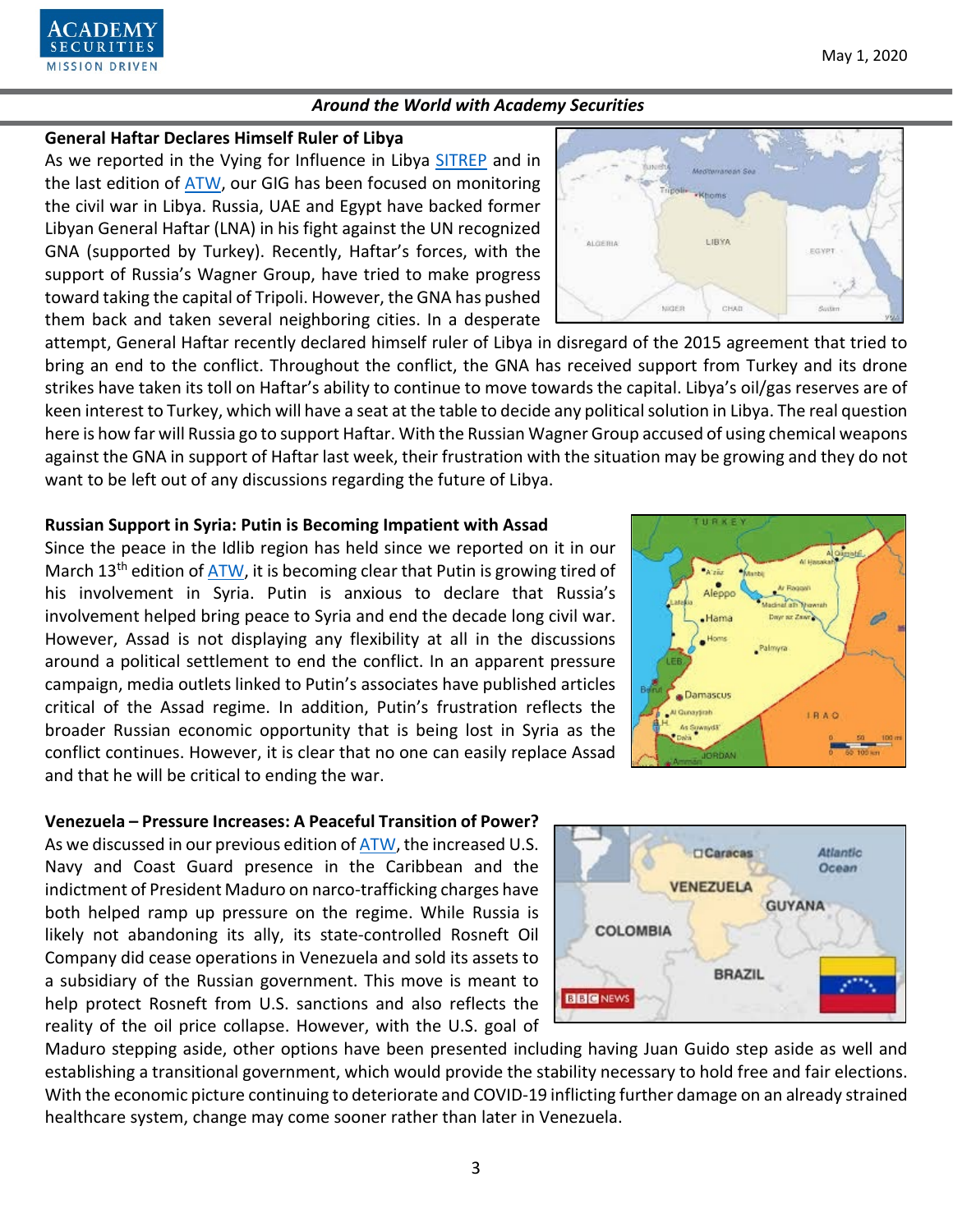

*"Unprecedented pressure by the U.S. on Venezuelan leadership – Maduro is slowly losing control of interior regions of the country due to the lack of gas and the loss of both licit and illicit revenue with the closure of the borders by neighboring nations due to COVID-19 and our counterdrug operations with 22 partner nations in the Caribbean and Pacific. It has become very hard for them to move products and contraband due to the falloff of extortion opportunities and is putting a lot of revenue pressure on all of the criminal organizations, meaning less control and questions as to whether they need to listen to Maduro and the elites in Caracas. Expect more ungoverned space in Venezuela." General K.K. Chinn*

# **Iran's Satellite Launch and Continued Rhetoric**

Last week, Iran launched a satellite into space and stepped up its harassment campaign of U.S. Naval forces in the area. President Trump directed ship commanders in the region to destroy any Iranian vessel that threatens their ships. While the surface engagement threat is high, this is nothing new. What is of interest is the fact that the rocket that carried the satellite into space successfully demonstrated a three-stage missile. This is significant as it shows that the Iranian long-range ballistic missile program is still making progress. While



sanctions and COVID-19 have taken a toll on the country, Iranian priorities are clear. The U.S. needs to keep its forces safe in the region and pressure must be maintained on Iran so they cannot further develop their ballistic missile or nuclear capability. Iran will continue to act out and seek opportunities elsewhere, including in Venezuela, where the U.S. has recently asked allies to help stop Mahan Air flights carrying cargo, including gold, in and out of the country.

*"Iranian gunboat "drive by" activity in the Persian Gulf is standard. There is nothing new here irrespective of the*  world's focus on fighting the virus. Iran views itself as a revolutionary state, not a member of the community of *nations. Accordingly, we, and the rest of the world, have been giving Iran a pass since their 1979 revolution. They get away with stuff that most nations renounce…not Iran. The U.S. "maximum pressure" campaign is working and Iran is acting out. Despite these provocations and more, our broader objective remains the priority...Iran must not be allowed to develop nukes and the missiles to deliver them." General Spider Marks*

*"Iran's announcement this week that they successfully launched their first military satellite is just one more step in the rising tensions between Iran and the U.S. The U.S. has always said that any type of satellite launch by Iran is a continuation of its pursuit of ballistic missile capabilities. Secretary of State Pompeo said that the launch is part of "Iran's malign behavior." He followed up with discussions about continuing the current United Nations' arms embargo due to expire this fall. The satellite launch, along with last week's harassment of U.S. Navy ships in the Persian Gulf, are continuing efforts by Iran to divide the United States from its European allies. Iran's goals remain to end the crippling sanctions and reduce the U.S. presence in the Middle East. The recent Iranian incidents demonstrate that they are willing to raise tensions with the U.S. and take advantage of the global attention on the COVID-19 pandemic. While the U.S. is doubling down on its policy of maximum pressure on Iran, other countries are working around the sanctions by providing humanitarian assistance to Iran during the pandemic." General Robert Walsh*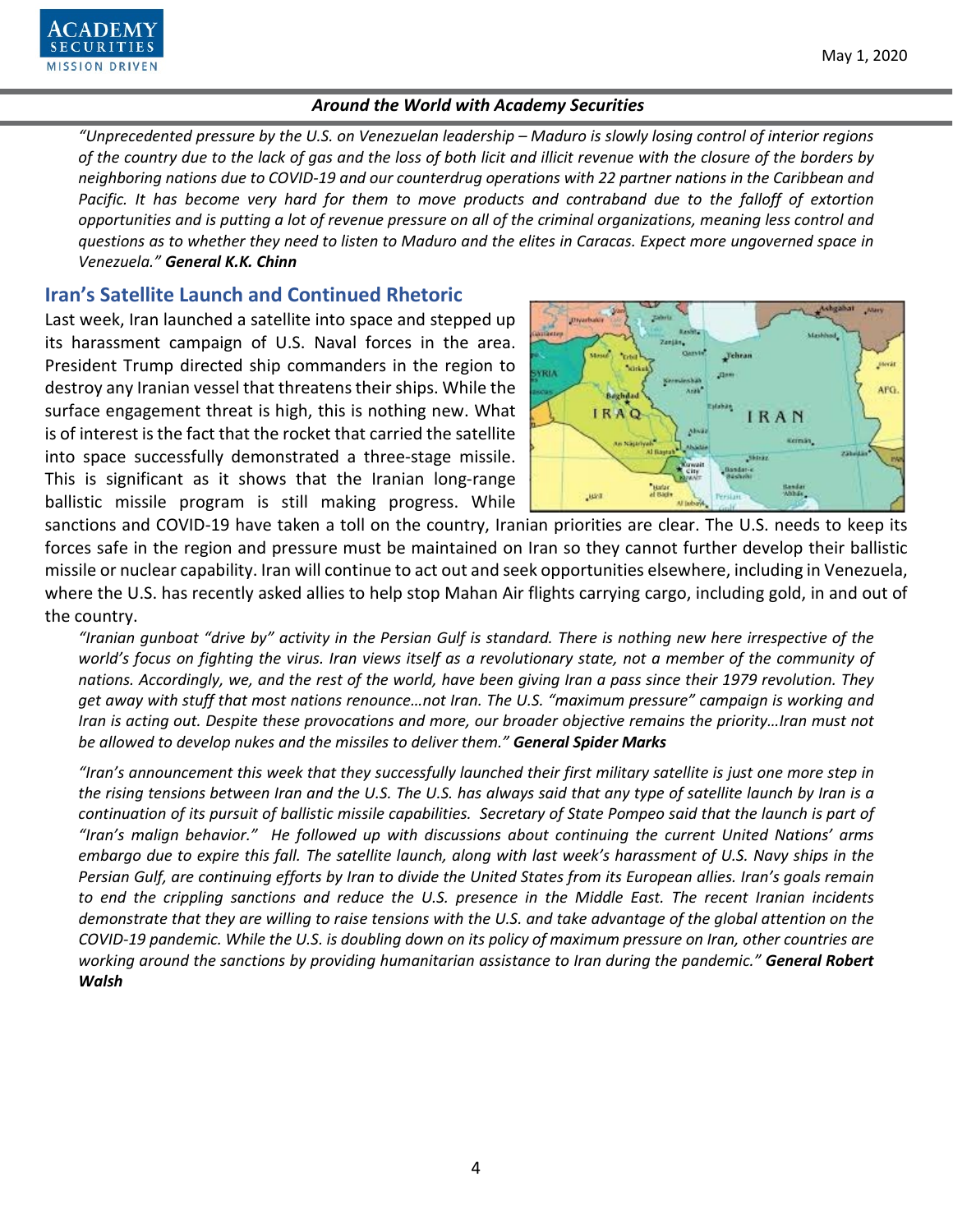

# **Increased Chinese Naval Activity in the South China Sea**

As discussed in the previous [ATW,](https://www.academysecurities.com/wordpress/wp-content/uploads/2020/04/Around-the-World-with-Academy-Securities_4-15-20.pdf) the U.S. Indo-Pacific Command has requested additional funding to counter the rising Chinese military threat. While COVID-19 has ravaged the globe, China has not slowed down its operations in the South China Sea (or in Hong Kong, where China has been secretly arresting pro-democracy leaders). However, the U.S. is not slowing down either and has increased its freedom of navigation exercises. In response, China has taken a more aggressive stance and recently rammed and sank a Vietnamese fishing boat. The Chinese agenda is clear and with 1/3 of global shipping transiting these disputed waters, the U.S. Navy will continue to demonstrates its presence. The U.S. will also continue to support its partners in the region, including Australia, which China has tried to pressure economically.



*"China's actions in the South China Sea (SCS) remain a huge concern in the region but continue to remain below the radar internationally (island building, ship ramming, etc.). China has no allies which is a critical and significant disadvantage against a coalition. So, we will continue to see China enforcing their "nine-dash line" (historical territorial waters), which they have no legal basis to claim. China has a consistent pattern of pushing the envelope up to the red line (short of conflict) and then backing off a little, but over time, a new normal pattern is established. We will continue to see U.S. + Allies + Partners in the region working together against China as they continue to establish a new normal. What we are seeing is the new reality in the region, it has been going on for many years and now we are seeing more reporting and also increased activity by the U.S, Australia, Japan, South Korea, NZ, UK, etc. in executing freedom of navigation patrols in conjunction with those countries where China is claiming EEZ rights - Vietnam, Philippines, Brunei, Malaysia, Indonesia, and Taiwan. Expect normal / increased activity to support our partners and allies." General K.K. Chinn*

*"China has three strategic priorities right now: change the subject away from the viral novel coronavirus pandemic that they ignited; execute a global charm offensive to appear magnanimous, selfless, engaged, and leading the fight against the virus; and obfuscate the truth. Trying to change the subject is exactly what is happening in the South China Sea especially near Taiwan. Look, the Chinese military leadership is more hawkish and anti-U.S. than the CCP's leaders. Left to their own initiative, the Chinese military, especially its naval and cyber forces, would conduct "unrestricted warfare" against the United States across all domains of war. They openly declared such in 1999 and have been on course to realize that goal over the past two decades. They are poised to strike kinetically and conduct penetrations into our cyber capabilities as a matter of routine every day. What we are experiencing in the SCS is simply a part of a grand strategy. The Chinese "hide in plain sight." They say what they intend to do and then do it. Nothing new." General Spider Marks* 

*"U.S. credibility to defend our allies and partners is at stake during this pandemic crisis and is playing out in the South China Sea. Earlier this week, USS Bunker Hill and USS Barry conducted freedom of navigation operations through the Spratly and Paracel Island chains in the South China Sea. At the same time, China sailed the Liaoning aircraft carrier strike group between Japanese islands in the East China Sea. There is no question the competition between the U.S. and China is playing out as military competition. The Trump administration has been very clear that China is an economic competitor that imposes unfair advantages on the competition. The administration has also been very clear that China's growing military capabilities threaten the Pacific region. The coronavirus pandemic has provided China an opportunity to take advantage of the global focus elsewhere and increase its military operations in the South China Sea and by its continued fortifications of their artificially developed island outposts. Allies in the region are becoming uncomfortable with China's recent operations and are looking to the U.S. for leadership. Malaysia, Vietnam, and the Philippines are being increasingly pressured by China's aggressive military actions. Meanwhile, China is on an information campaign throughout the region to explain how the U.S. has been*